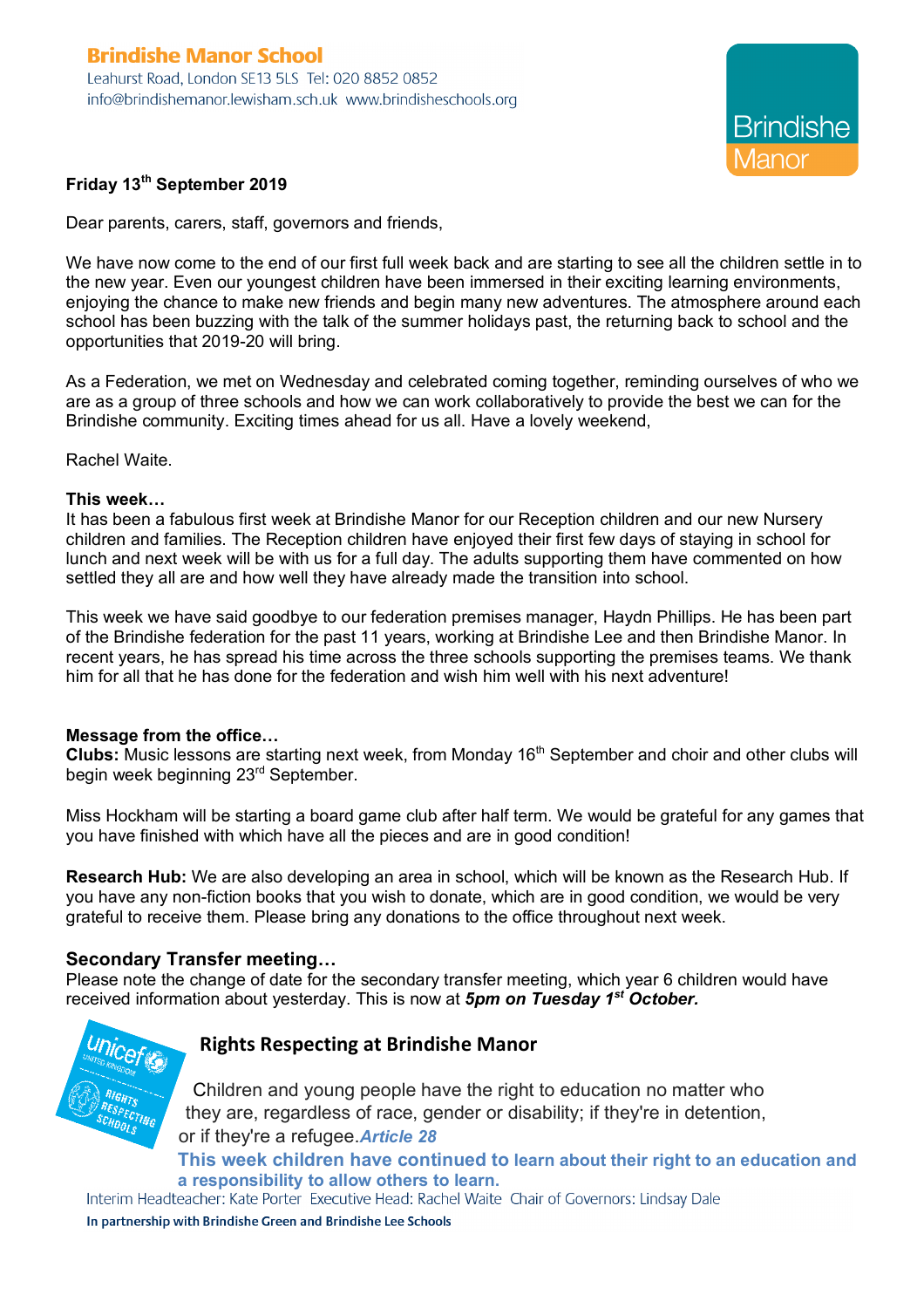# **Car Free Day, Sunday September 22nd**

Sadiq Khan has set aside Sunday September 22<sup>nd</sup> as Car Free Day, with lots of events to enable more Londoners to cycle, walk and use public transport to help improve their health and to reduce car emissions.Click here for more information https://www.london.gov.uk/events/2019-09-22/reimagine-yourcity-car-free As a school, we will be celebrating Car Free Day on Friday September 20<sup>th</sup>. Please try to leave your car and walk if you can.

# **Dates for your diary**



**Wednesday 25th September** – Tower of London Y4 **Friday 26th September** – Macmillan Coffee morning and after-school cake sale **Monday 7th -11th October** – Meet the Teacher meetings **Friday 11th October** – Individual photos **Monday 14th - 16th October –** Y5 School Journey **Monday 21st – 25th October** – Half term break **Thursday 31st October** – PSFA cake sale 3:15pm **Friday 13th December** - Christmas Fair 3:15pm

Have a lovely weekend,

Kate Porter Headteacher Brindishe Manor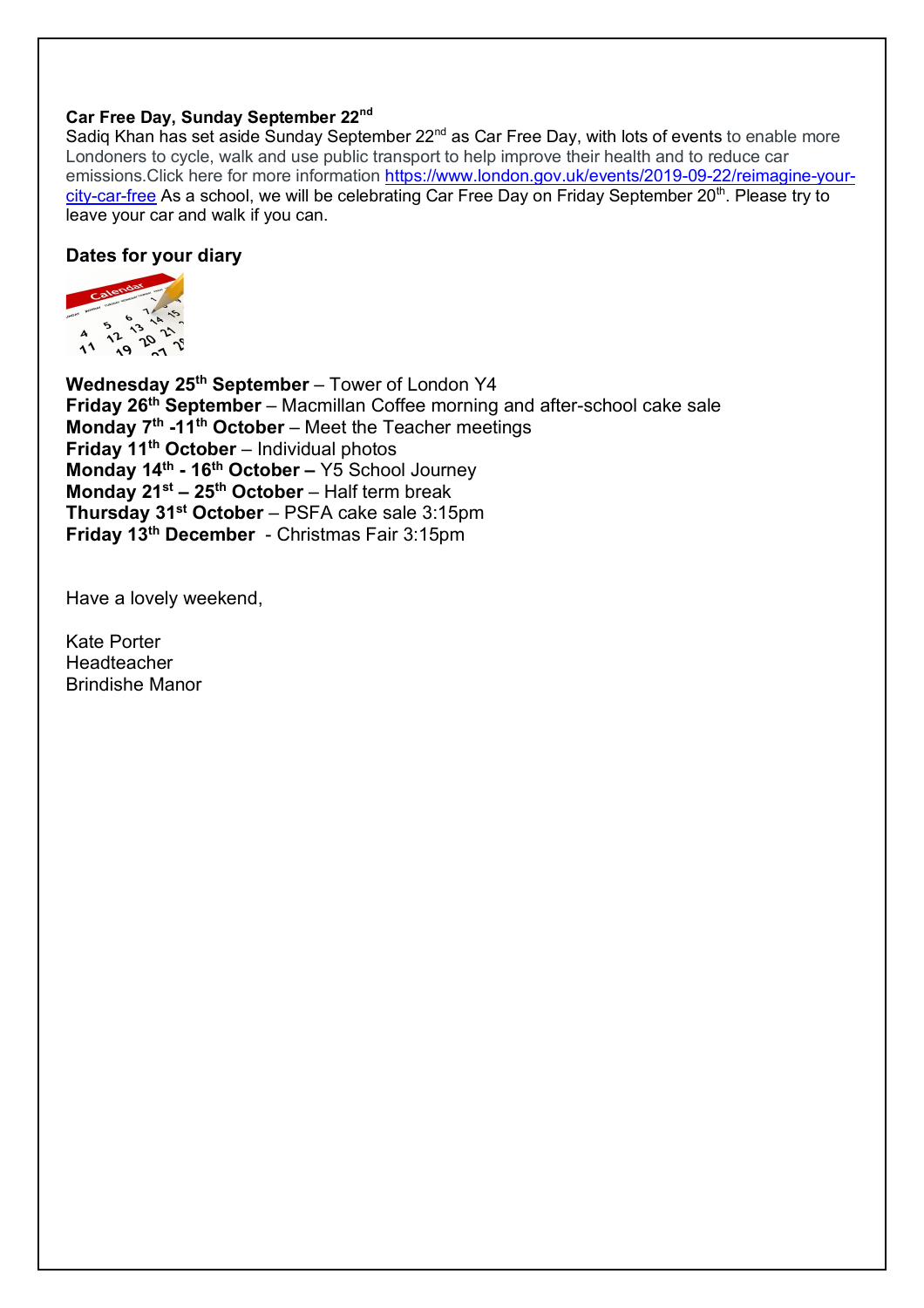#### **In class this week…**

Year 1: The children have really enjoyed settling into year one. It has been lovely to meet so many of you in the mornings and afternoons at pick up and drop off. If you haven't had a chance to pop in and see the classroom, you will have a chance a bit later in term when we have our Meet the Teacher meetings. We will not be having an educational visit this term whilst the children settle in, but we would love to invite you in to share a traditional tale from your own culture. Please speak to Miss Cullen (Jasper) or Mrs Da Silva (Onyx) if you would like to take part. In maths we have been focusing on our numbers to 30, with a focus on comparing numbers using greater and fewer. Try challenging your child at home using everyday household objects, for example, comparing the number of different fruit in the fruit bowl. In English, we are exploring the picture book 'Journey' as part of a whole-school English project. Ask your child about what journey they would like to take through the red door! We have not yet set up reading groups or days as we get to know the children individually, but of course the children are welcome to continue selecting stories to share with you at home. You can record this information in your reading journal which was sent home this week. We are looking forward to an exciting year of learning ahead!

**Year 2**: Have had a fabulous start to term, with all of the children coming in full of enthusiasm and working hard. Our topic focus for the term - Aaron Becker's 'Journey' picture book - has begun with an immersive series of 'senses' related literacy lessons. We listened to the sounds that the main character might experience in the woodland she is exploring, had a chance to smell different scents that she might come across and touched the trees and water she walked past. We then began to write our descriptions of her adventure - trying to use all of the wonderful language that we used as a part of our sensory experiences. This weekend, why not have a walk around a park or garden with your child and explore what sounds, smells and textures you can find there?

**Year 3**: The children have had a fantastic start to year 3. They all have come back eager to learn and full of enthusiasm. In maths, we have started with place value. We have been counting forwards and backwards in ones and using the Base Ten equipment to make numbers up to 1000.It would be really helpful if the children continued to practise counting in ones and tens at home, especially crossing over to the next tens and hundreds (e.g. 88,89,90....398,399,400). In English, we have been looking at a picture book called 'The Journey' which is about a bird that is captured. We discussed what we thought the story might be about and the children created freeze frames to show the main events of the story, using their facial expressions and body language to show emotions. We then thought of different adjectives we could use to describe the feelings of the captured bird in the story. In Science, we have been on a magnet hunt around the school to find magnetic objects.

**Year 4-Amber**: Thank you for a brilliant start Amber class. In just a week you have already shown that you have very mature attitudes to your learning – the presentation of your work has been impressive. Well done! We have enjoyed creating our own creatures that could accompany us on an imaginary journey linked to Aaron Becker's 'The Journey' and we will be creating reports based on these next week. We have also been particularly impressed with your maths learning this week. We talked about the value of a number in detail and even explored what makes up 1 million.

In Art, you have honed your drawing skills and we will continue to develop your ideas using watercolour and line drawing. Perhaps you could create some contour drawings of your adult at home! Can you remember how? We have also been discussing self-esteem and self-respect this week and the importance of these attributes. It has been a busy busy start.

**Year 4 –Topaz**: What a fantastic start to Year 4! Topaz class have already impressed me with their listening skills and general politeness. We have all been working exceptionally hard in maths when learning about the value of digits with numbers up to 100 000 and arranging these in ascending/descending order. Towards the end of this week, we have also been studying rounding numbers to the nearest 10 and 100. We will continue with this next week. In English, we have been investigating the story 'Journey'; predicting and inferring information from the illustrations. We focused on a magical creature created by one of the characters and gave scientific explanations to its appearance. We have studied features of non-chronological reports and independently researched animals that interest us, recording only important facts in note form. Next week we will be looking at turning these notes into interesting sentences, using conjunctions and adverbs. In art, children showed great skill in using water colours to blend different tones of colours, focusing on soft and hard edges, to create amazing backgrounds for their 'Journey' settings.

Year 5: Have got off to a great start this year - we're really impressed with the effort they're putting into their learning and the enthusiasm they've shown. This half term, our topic is Incredible Inventors. We've been thinking carefully about the inventions we feel that we couldn't live without and why they are important to us. We will soon start to learn about a diverse range of inventors, who we believe have made a positive impact on the world. In English, we've decided to write our own poems entitled "If I had a Magic Door" based on Aaron Becker's book The Journey. We've focused on using interesting adjectives, verbs and adverbs to engage the reader as well as use punctuation, such as semi-colons, to add extra details. This week, please encourage your child to look at home or at the library for different stories that involve travelling to magical lands (such as the Narnia series or The Magic Faraway Tree) as